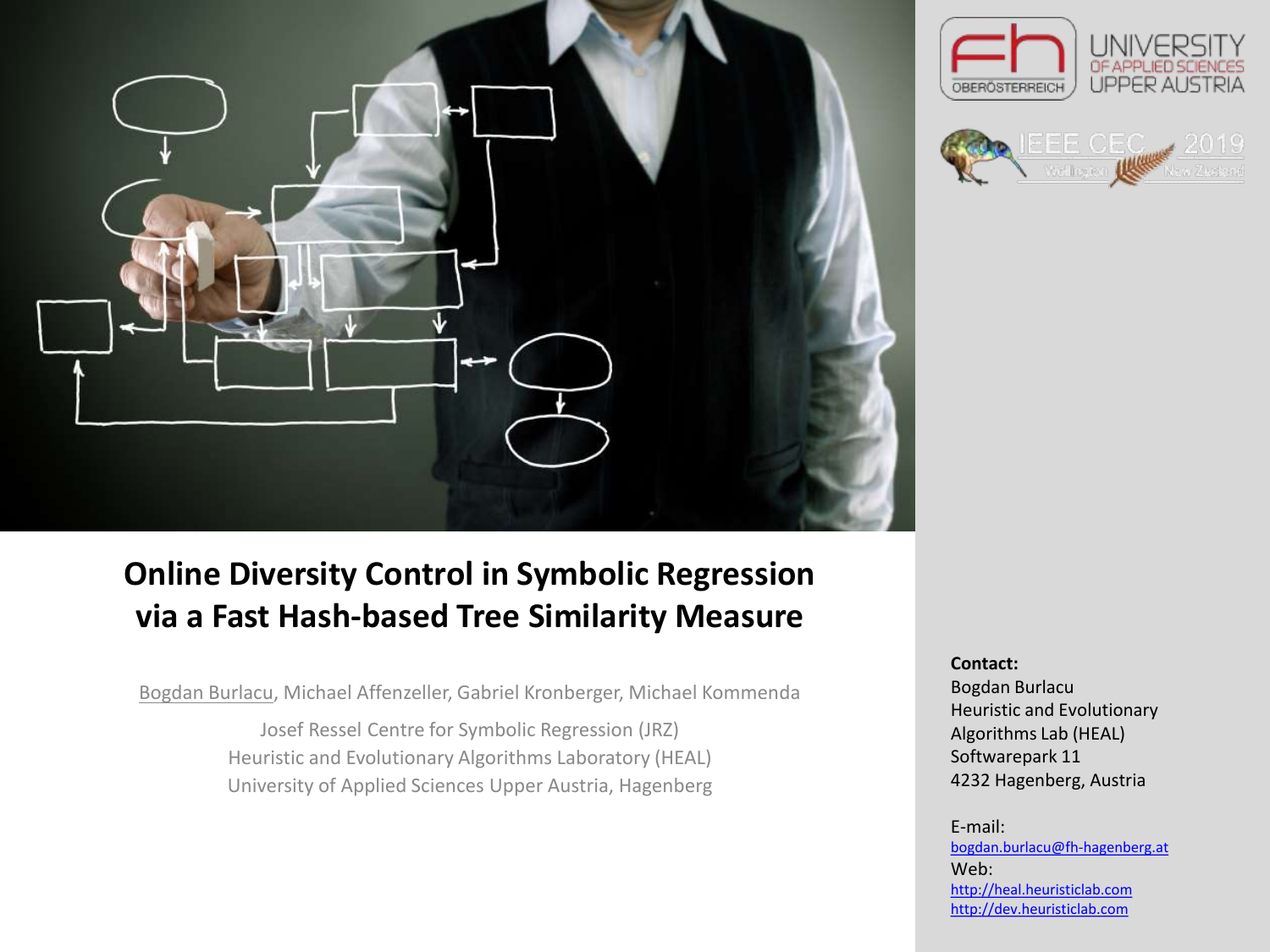# **Diversity in Genetic Programming**

#### **Diversity represents an important aspect of Genetic Programming**  $\mathbb{C}$

- Describes state of convergence
- Exploration exploitation trade-off

#### **Many diversity measures for GP [Črepinšek et al., 2013]** G

- Semantic phenotypic
- Structural genotypic
- History-based
- Distance-based
- Difference-based
- Entropy-based
- …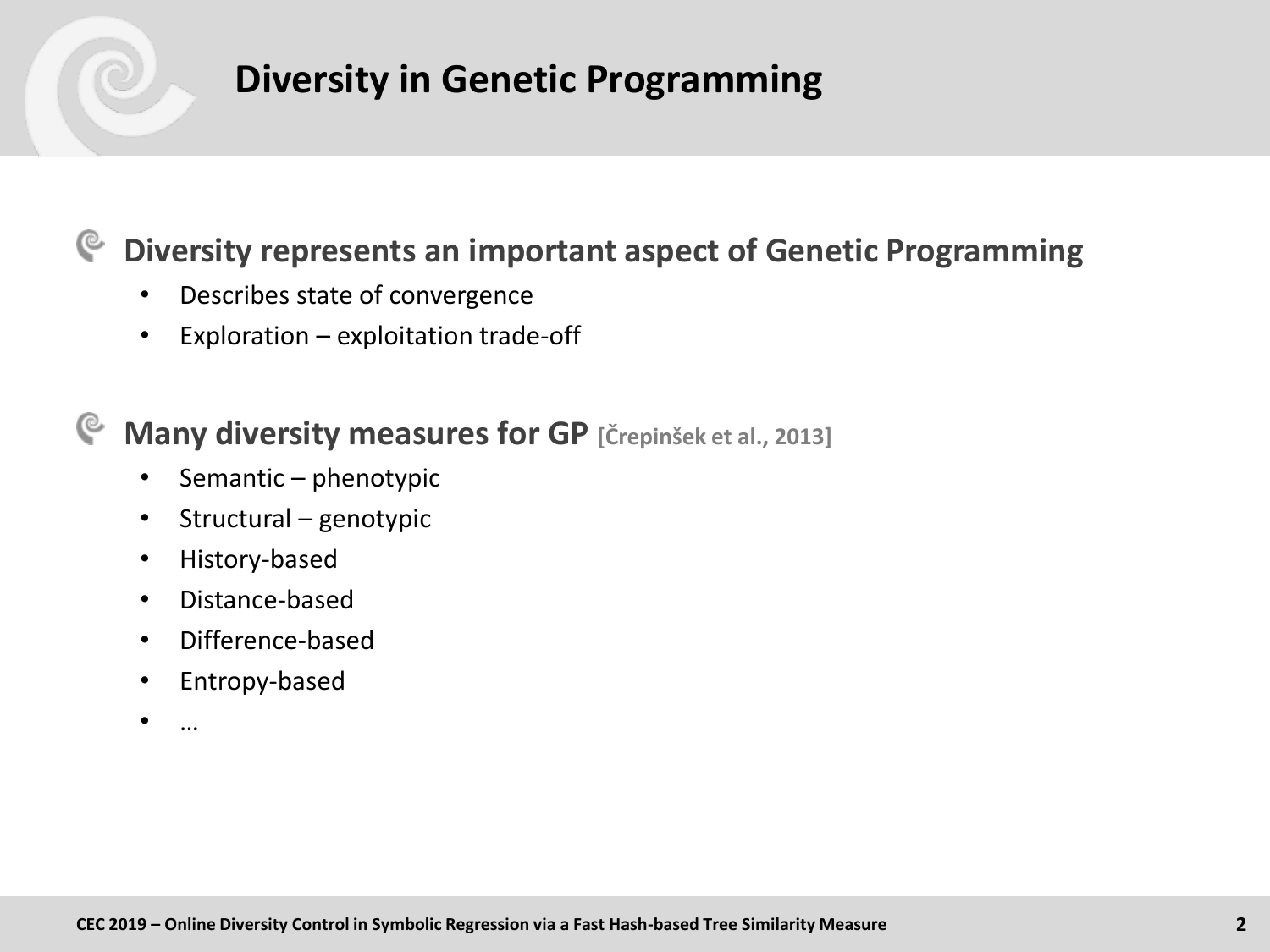

## **Tree distances seldomly used due to high runtime costs**

**[Bille, P. (2005). A survey on tree edit distance and related problems.** *Theoretical computer science***,** *337***(1-3), 217-239.]**

- Generally NP-Hard
- At least quadratic in time and space

## **Hash-based tree distance**

- Simple algorithm tailored for GP
- Single expensive pass over the population
- Fast calculation of distance matrix
- *Inexact* due to potential hash collisions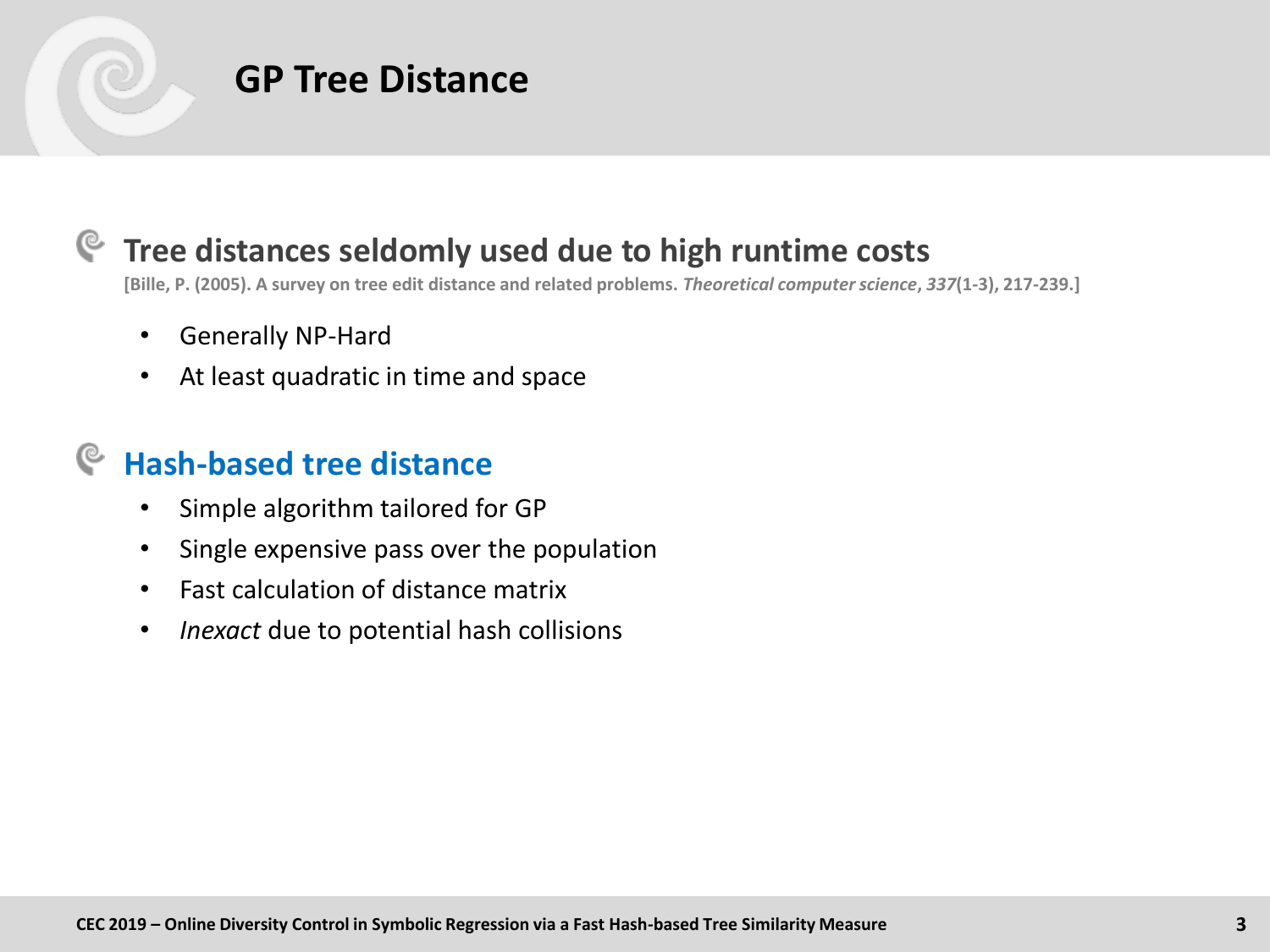## **Hash-based Tree Distance**

#### **Tree hashing algorithm** G

- Converts a tree to a sequence of hash values
- Same hash value  $\rightarrow$  isomorphic subtrees
- Can handle structural and semantic differences
- Parent hash values aggregated from own label + child hash values
- $\bullet$   $\oplus$  is a general-purpose hash function (can be cryptographic)

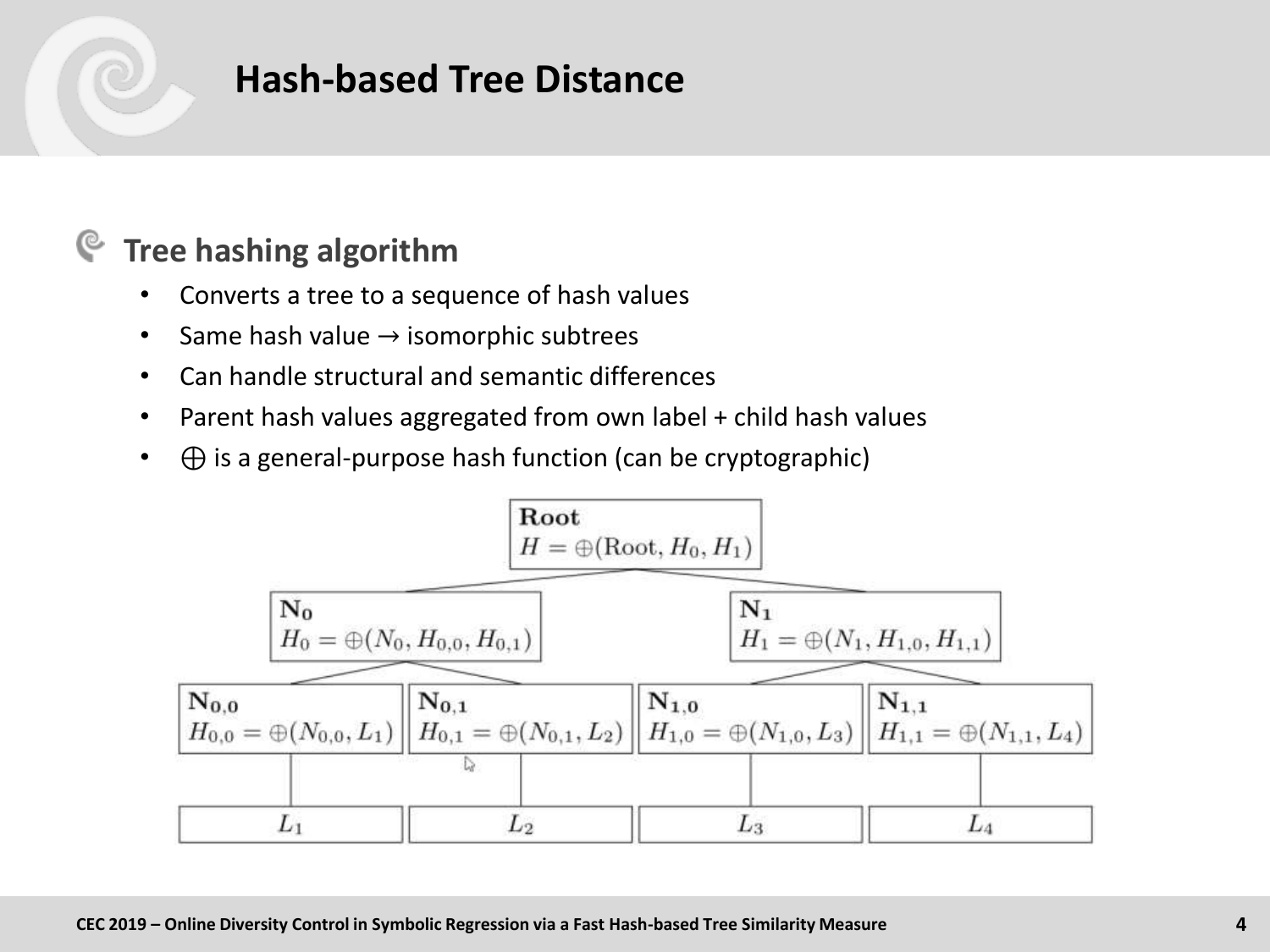# **Tree Hashing Algorithm**

- **Bottom-up approach** G
- G **Sort commutative symbols**
- G **Hashing mode:**
	- Structural: only hash node labels (*Constant*,  $X_1$ ,  $Y$ , etc.)
	- Hybrid: hash numerical coefficients  $(3.14, 3 \cdot X_1, 0.6 \cdot Y,$  etc.)

#### **Simple array operations**୯

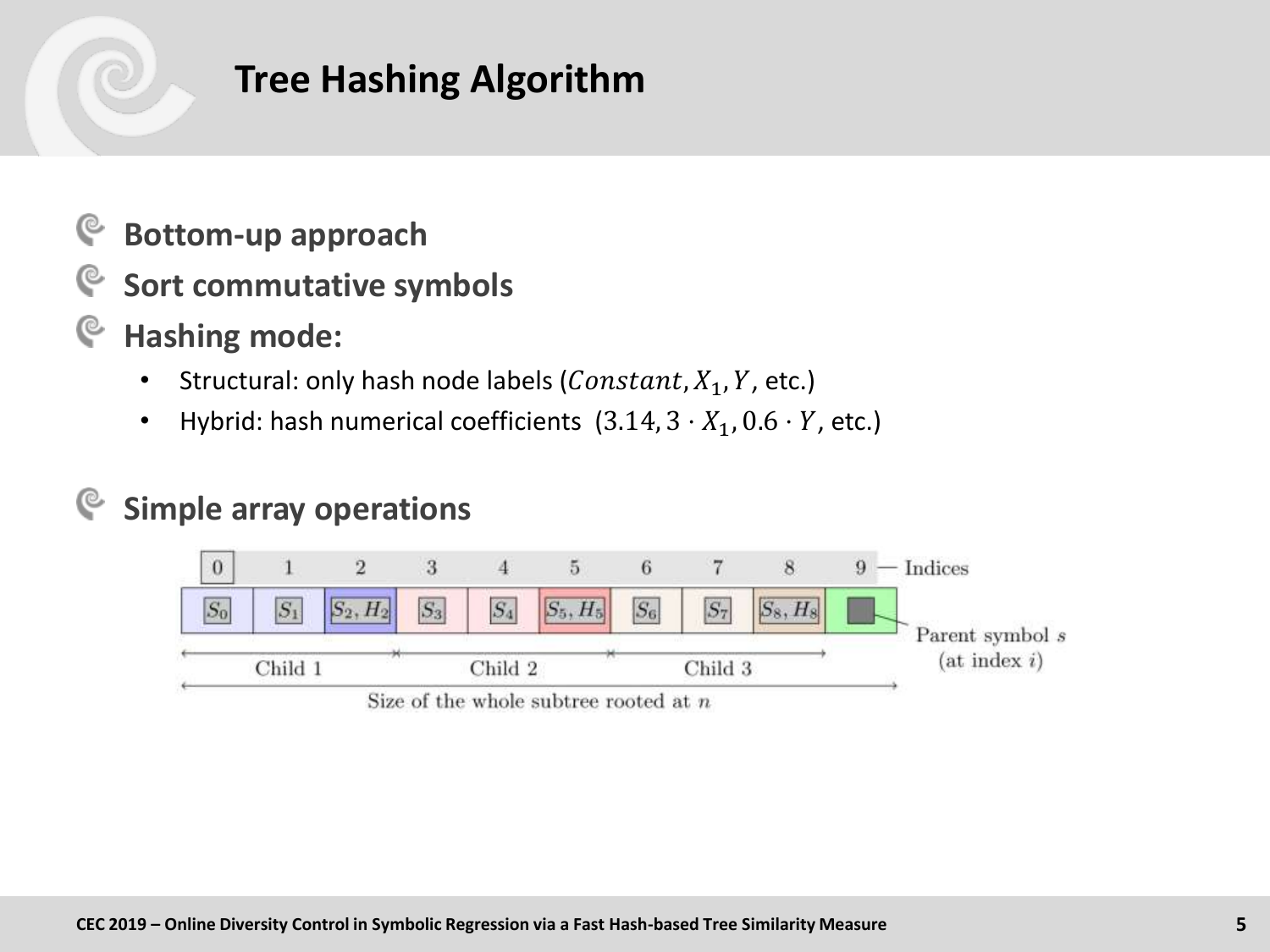## **Hash-based Tree Distance**

## **Distance defined as ratio of common hash values**

- Sørensen–Dice coefficient returns a value in  $[0,1]$
- $M$  is a mapping of isomorphic subtrees (same hash value)
- M computed as the intersection of corresponding hash value sequences  $H_1, H_2$

$$
S(T_1, T_2) = \frac{2 \cdot |M|}{|T_1| + |T_2|}
$$
 (tree similarity)  

$$
D(T_1, T_2) = 1 - S(T_1, T_2)
$$
 (tree distance)

## **Single hashing pass over GP population**

- Hash each tree into corresponding hash value sequence
- Sort all hash value sequences
- Simple merge-count to calculate tree distance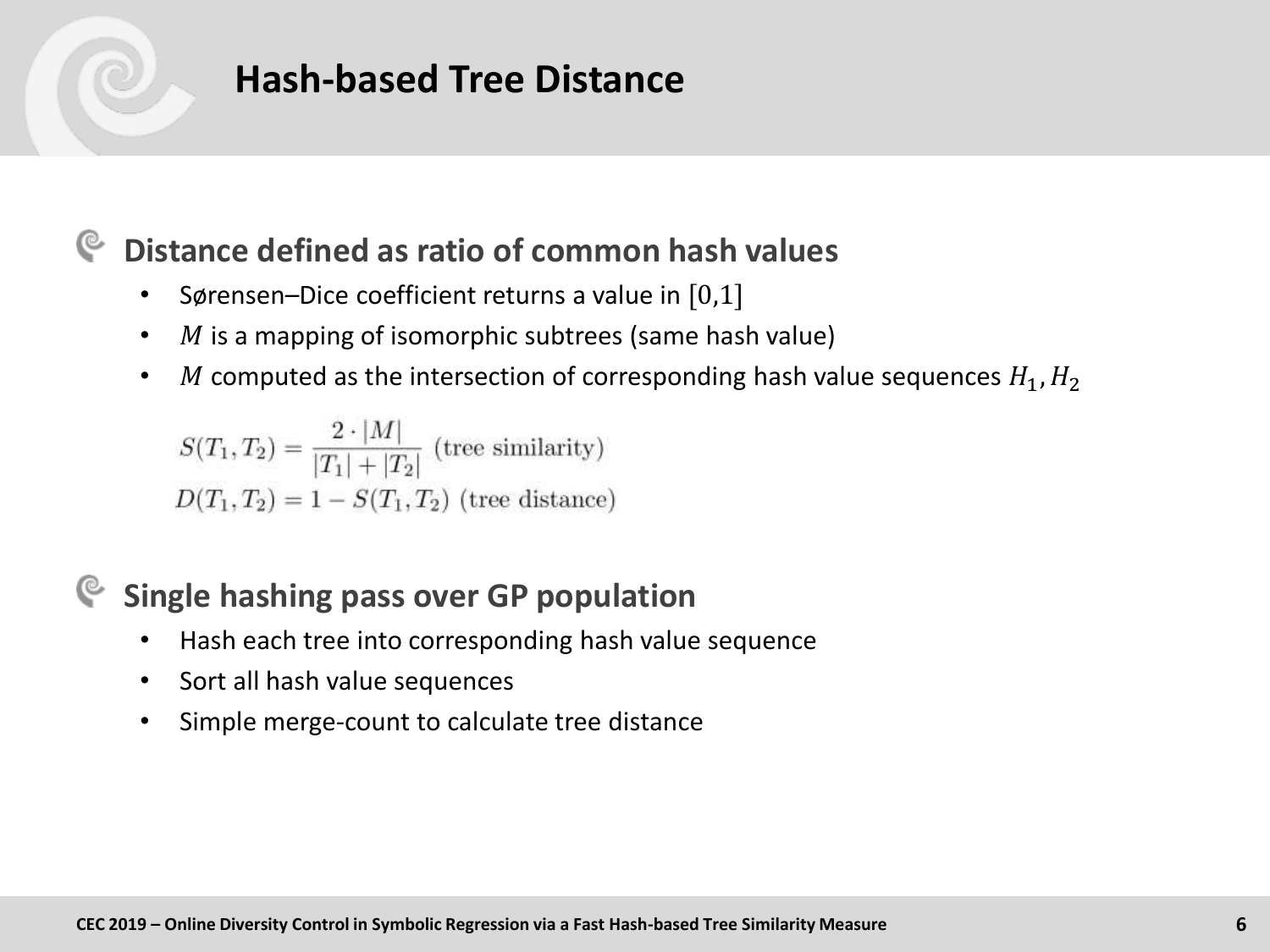## **Hash-based Tree Distance**

#### **Runtime performance** ্ত

- Identical results to bottom-up tree distance [Valiente, 2001]
- Compute distance matrix for 5000 random trees
- Single-mode: hash each tree anew when computing distance matrix
- Batch-mode: hash and sort all trees, use hash value sequences for further computation

| Tree distance method     | Elapsed time (s) | Speed-up |  |  |
|--------------------------|------------------|----------|--|--|
| Bottom-up                | 1225.751         | 1.0x     |  |  |
| Hash-based (single-mode) | 297.521          | 4.1x     |  |  |
| Hash-based (batch-mode)  | 3.677            | 333.3x   |  |  |

**TABLE I** RUNTIME PERFORMANCE OF HASH-BASED TREE DISTANCE VS THE **BOTTOM-UP TREE DISTANCE** 

### **Suitable for online diversity control**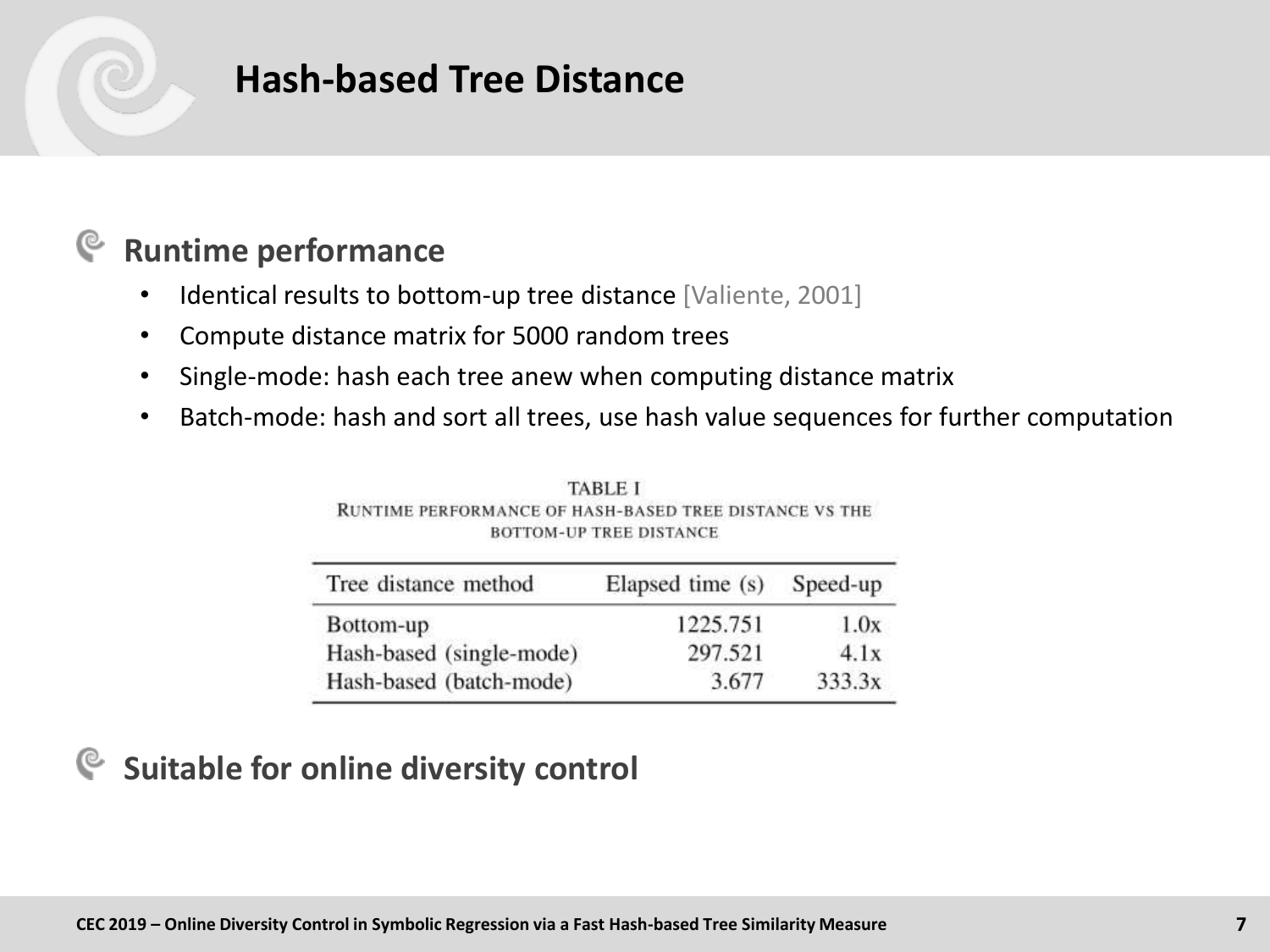# **Online Diversity Control**

#### **Approach** G

- Compute distance matrix per generation
- Favor individuals that are "farther away"

## **Implementation**

- Standard GA: average distance as penalty to fitness (during selection)
- NSGA-II: maximize average distance as secondary objective

## **Secondary objectives**

- Structural and hybrid distance
- Recursive complexity
- Tree size
- Visitation length
- Number of variables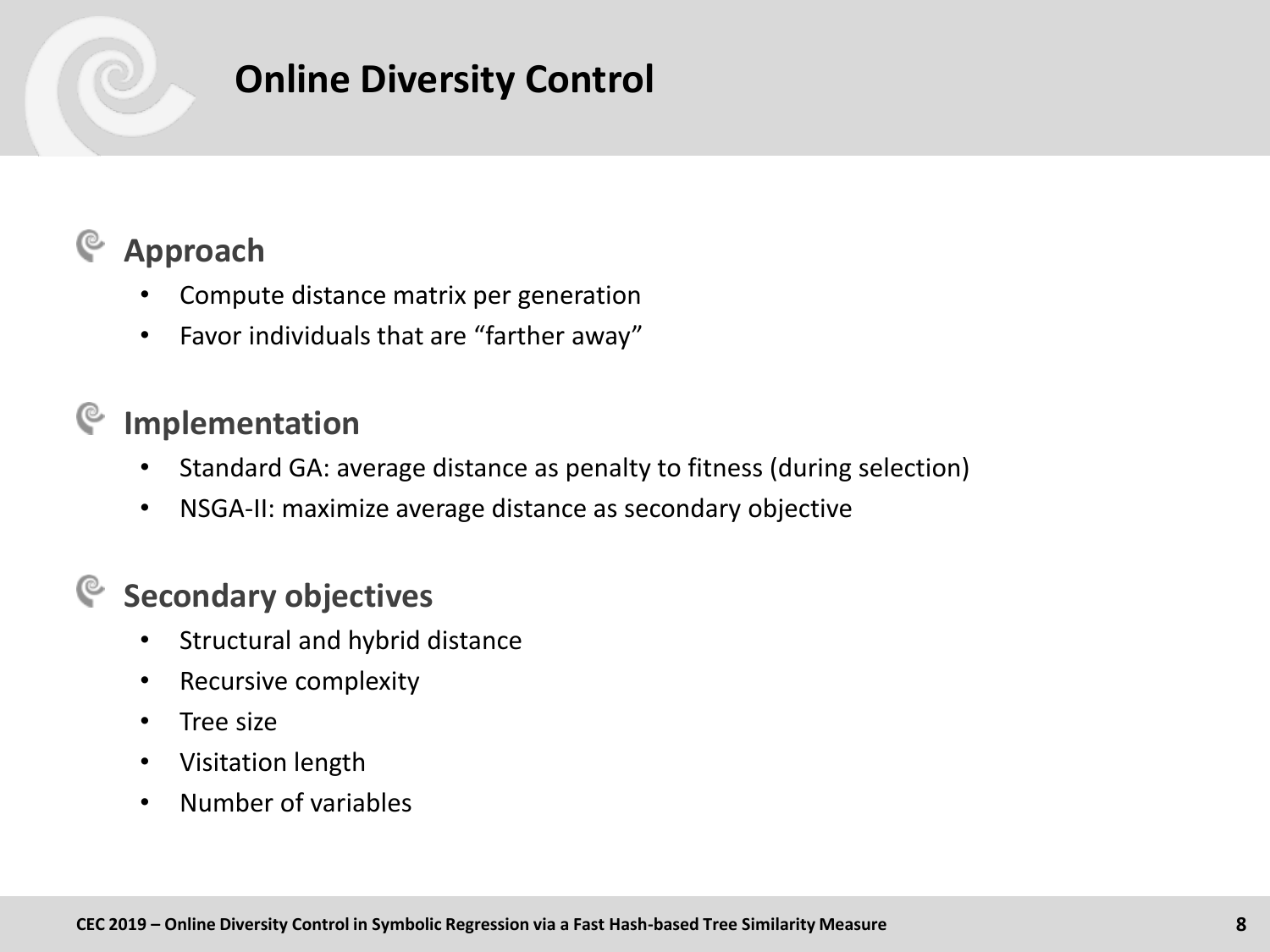# **Performance Ranking**

#### **Median rank over all problems**  $\mathbf{e}$

- NSGA-II Hybrid and GA Hybrid overall best
- NSGA-II Hybrid produces higher quality and lower result variance

| Algorithm                     | Training rank | Test rank |  |  |  |
|-------------------------------|---------------|-----------|--|--|--|
| NSGA-II Hybrid distance       | 1.0           | 1.0       |  |  |  |
| GA Hybrid distance            | 2.0           | 3.0       |  |  |  |
| NSGA-II Nested tree size      | 4.0           | 4.0       |  |  |  |
| <b>GA</b> Structural distance | 5.0           | 5.0       |  |  |  |
| NSGA-II Tree size             | 5.0           | 5.0       |  |  |  |
| <b>GA</b> Standard            | 6.0           | 6.0       |  |  |  |
| NSGA-II Tree complexity       | 6.0           | 6.0       |  |  |  |
| NSGA-II Structural distance   | 7.0           | 6.0       |  |  |  |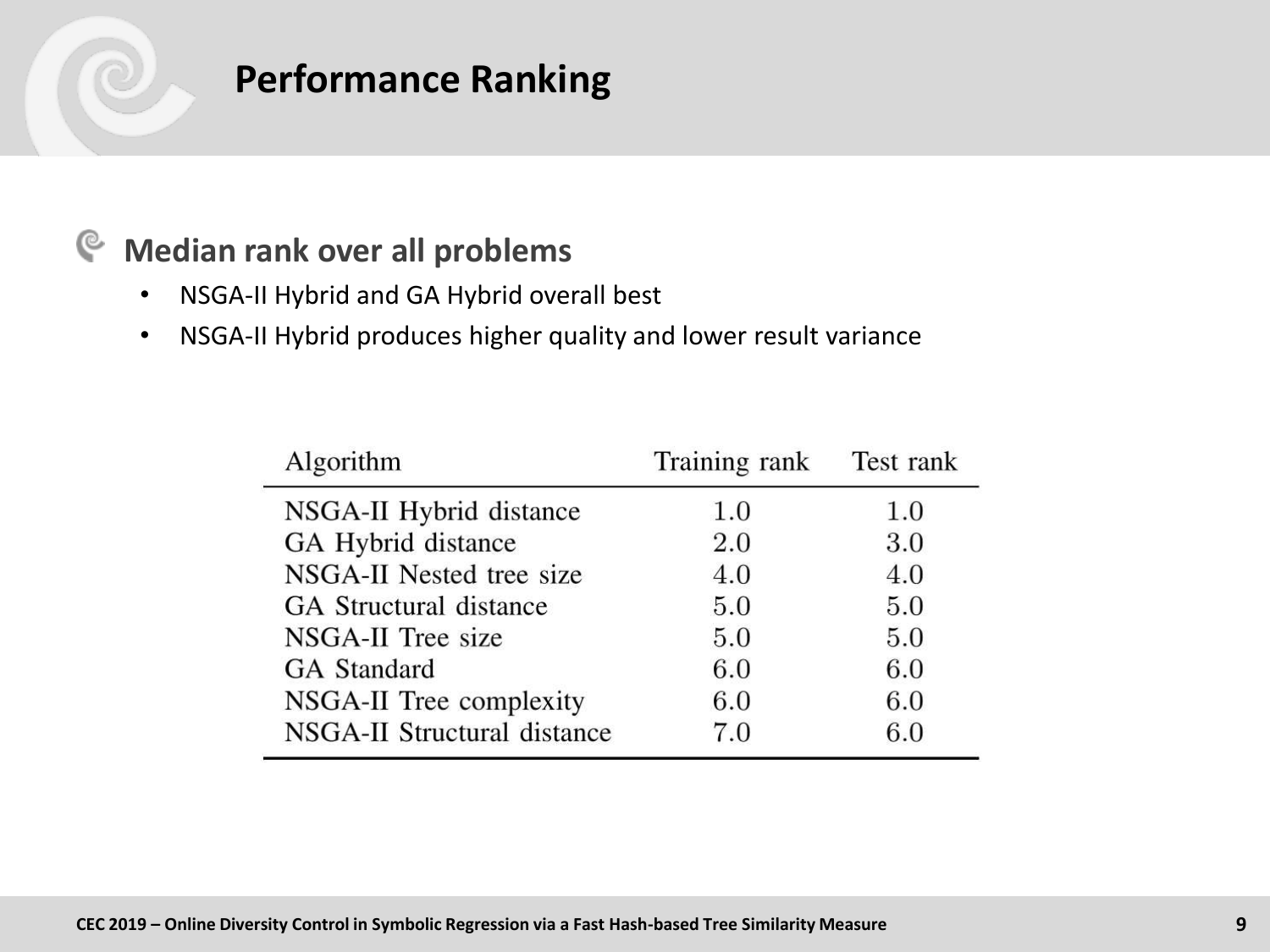# **Normalized Mean Squared Error (Train)**

|           | GA                                 | 0.129      | 0.142       | 0.052        | 0.003 | 0.173                     | 0.001           | 0.012   | 0.022                           | 0.045        | 0.001 | 0.112          | 0.099                            | 0.181 |
|-----------|------------------------------------|------------|-------------|--------------|-------|---------------------------|-----------------|---------|---------------------------------|--------------|-------|----------------|----------------------------------|-------|
|           | GA Hybrid Distance                 | 0.115      | 0.139       | 0.041        | 0.003 | 0.125                     | 0.001           | 0.004   | 0.017                           | 0.043        | 0.001 | 0.057          | 0.092                            | 0.033 |
|           | <b>GA Structural Distance</b>      | 0.123      | 0.142       | 0.041        | 0.004 | 0.171                     | 0.002           | 0.005   | 0.049                           | 0.043        | 0.003 | 0.068          | 0.105                            | 0.020 |
| Algorithm | NSGA-II Hybrid Distance            | 0.110      | 0.137       | 0.040        | 0.001 | 0.128                     | 0.000           | 0.001   | 0.004                           | 0.030        | 0.000 | 0.000          | 0.079                            | 0.007 |
|           | NSGA-II Nested tree length         | 0.121      | 0.145       | 0.086        | 0.006 | 0.330                     | 0.001           | 0.004   | 0.013                           | 0.030        | 0.002 | 0.000          | 0.093                            | 0.011 |
|           | <b>NSGA-II Structural Distance</b> | 0.149      | 0.150       | 0.069        | 0.003 | 0.177                     | 0.002           | 0.008   | 0.027                           | 0.032        | 0.003 | 0.124          | 0.103                            | 0.039 |
|           | <b>NSGA-II Tree Complexity</b>     | 0.113      | 0.165       | 0.110        | 0.007 | 0.183                     | 0.002           | 0.011   | 0.018                           | 0.046        | 0.022 | 0.036          | 0.097                            | 0.013 |
|           | NSGA-II Tree size                  | 0.122      | 0.152       | 0.098        | 0.008 | 0.187                     | 0.001           | 0.004   | 0.012                           | 0.024        | 0.002 | 0.000          | 0.094                            | 0.030 |
|           |                                    | ereinen. 1 | rigation. 1 | Friedman, II | Page1 | Polyzio<br>/hadslayarever | Vladislavieva 2 |         | Madislavera-3<br>/ladislayera.A | Madislaveras |       | nadislaviava 6 | Viadislavava-1<br>nadislavlava.s |       |
|           |                                    |            |             |              |       |                           |                 | Problem |                                 |              |       |                |                                  |       |

**CEC 2019 – Online Diversity Control in Symbolic Regression via a Fast Hash-based Tree Similarity Measure 10**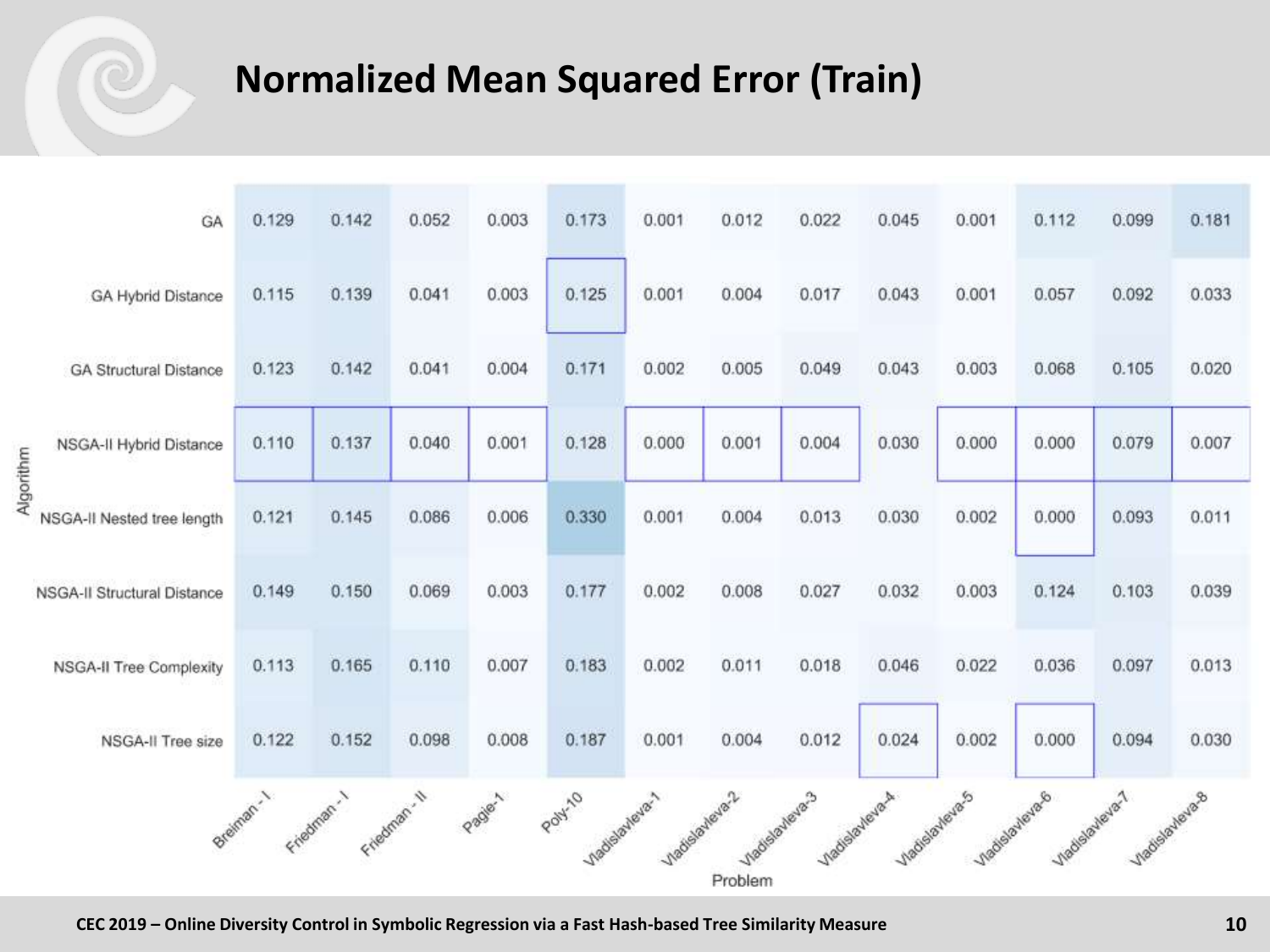# **Normalized Mean Squared Error (Test)**

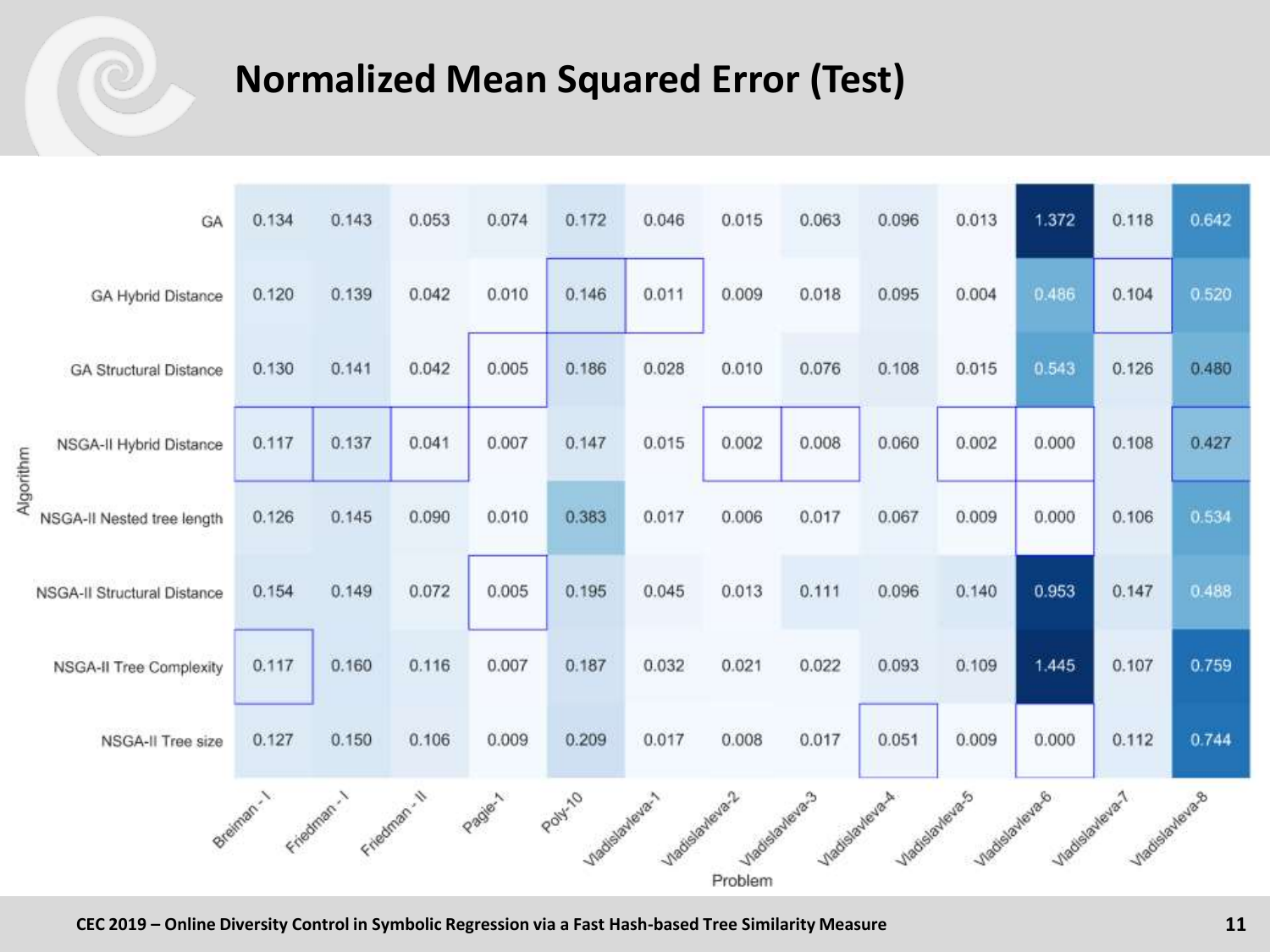## **Evolution of Diversity**

## **Structural similarity**  $S = 1 - D$

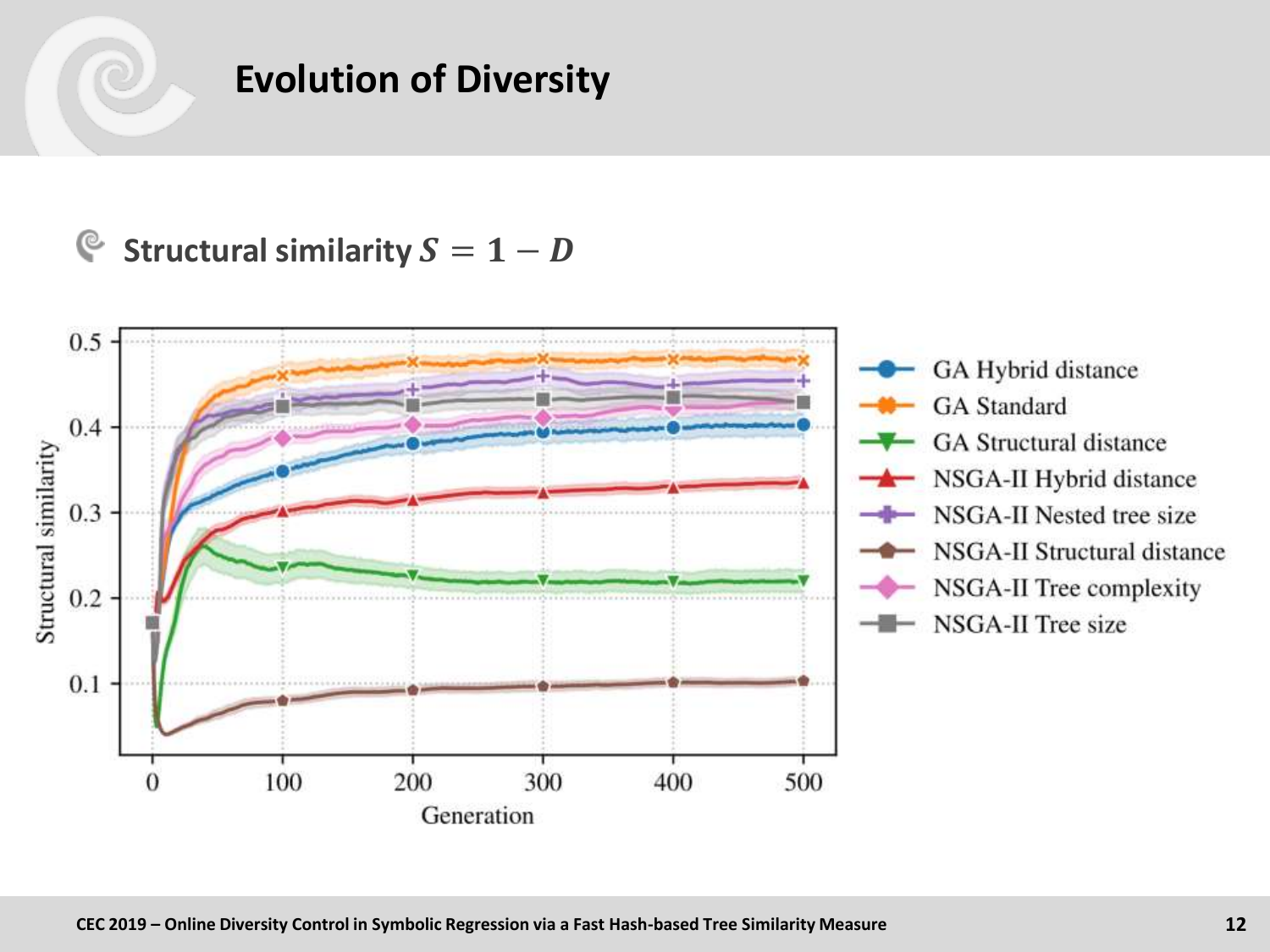# **Evolution of Diversity**

#### G **Hybrid similarity**  $S = 1 - D$

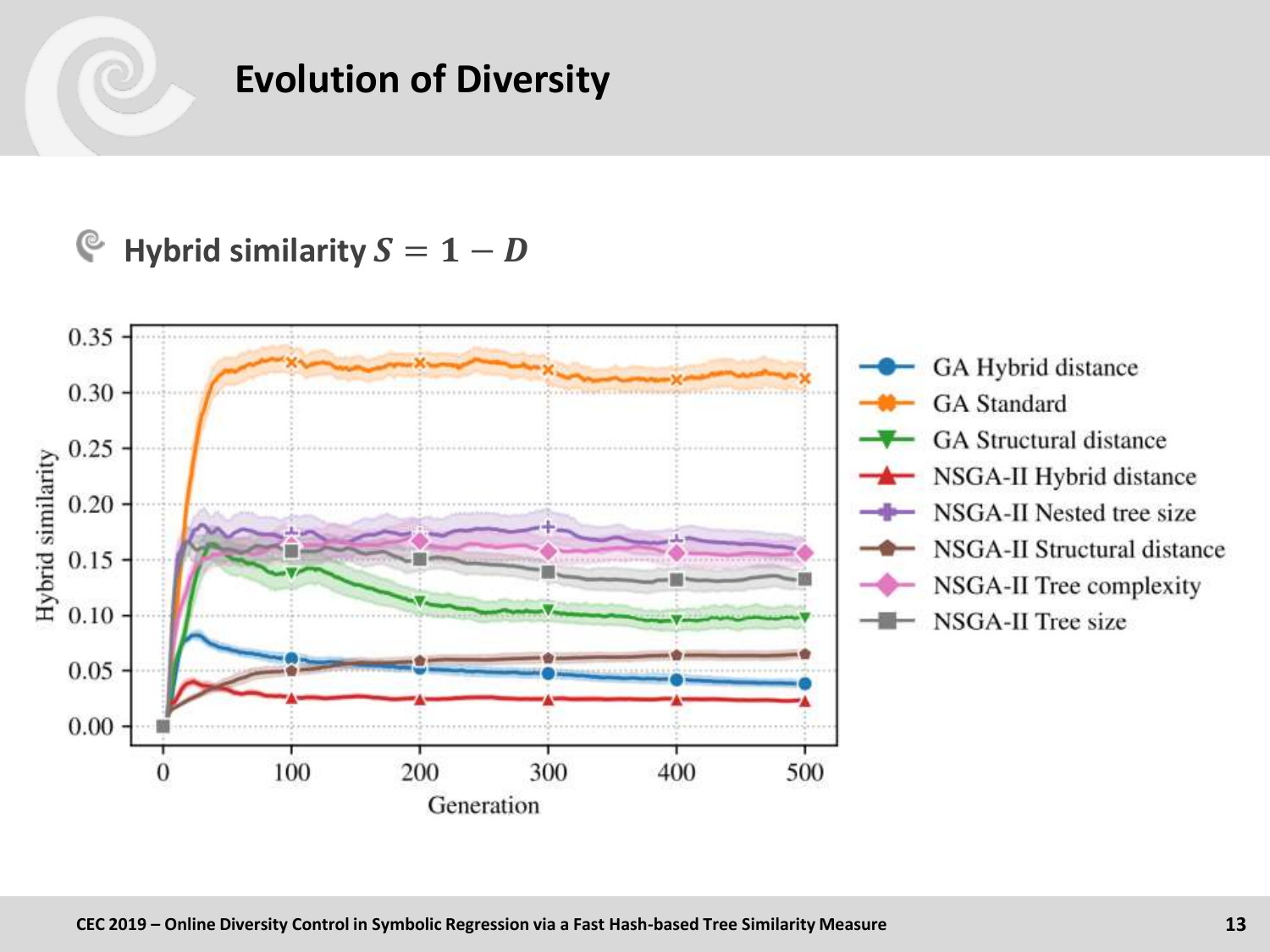# **Evolution of Tree Length**

#### G **Average tree length**

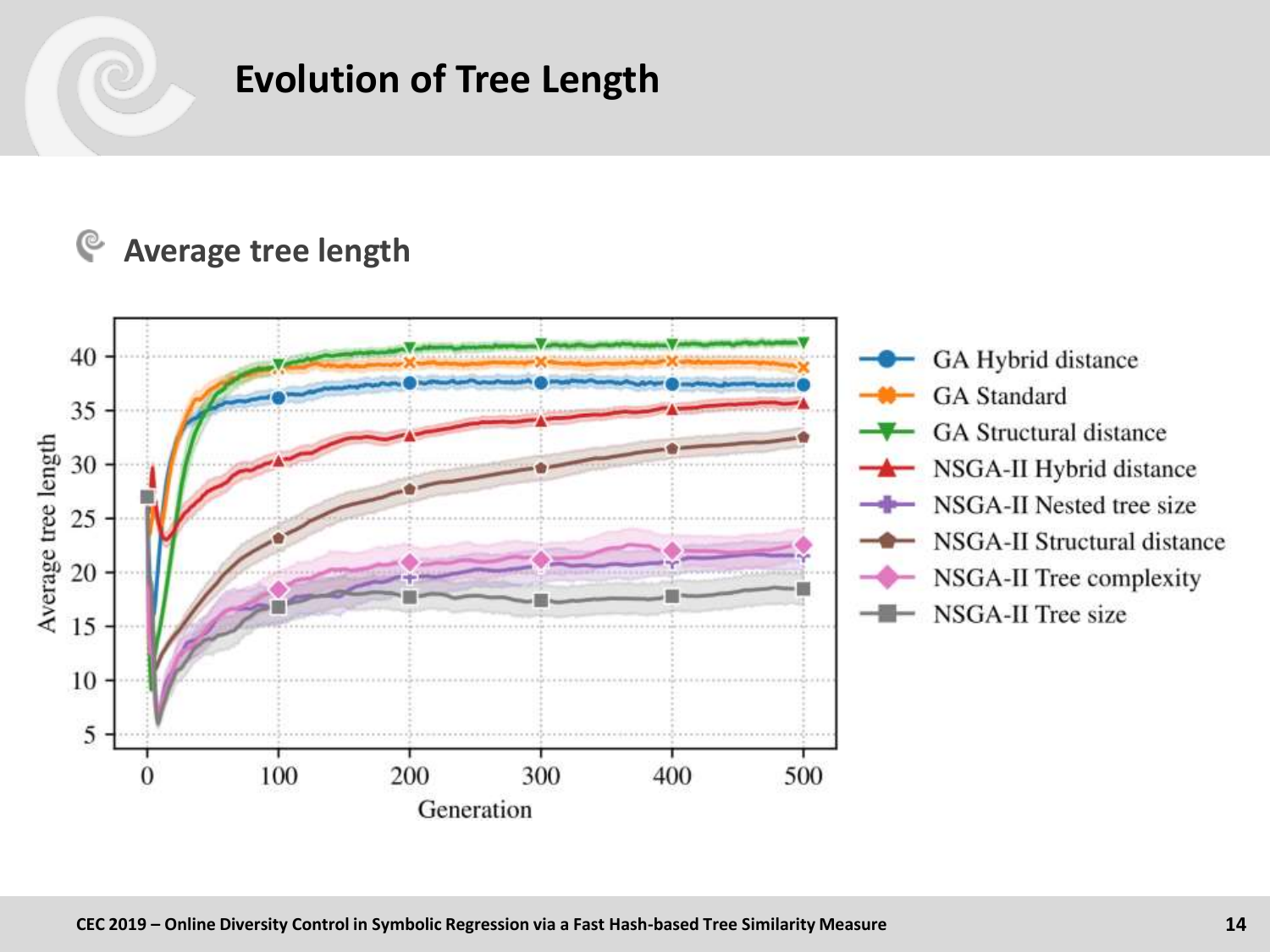# **Runtime Analysis**

#### $\mathbf{e}$ **Distance computation overhead**

 $\overline{\phantom{a}}$ 

| Algorithm                      | Runtime (s) |
|--------------------------------|-------------|
| Poly-10 (250 training rows)    |             |
| GA Standard (baseline)         | 160.1       |
| GA Hybrid distance             | 285.1       |
| <b>GA</b> Structural distance  | 301.9       |
| NSGA-II Hybrid distance        | 317.5       |
| NSGA-II Structural distance    | 293.1       |
| NSGA-II Complexity             | 195.5       |
| NSGA-II Nested Tree Length     | 196.5       |
| NSGA-II Tree Length            | 189.8       |
| Breiman-I (5000 training rows) |             |
| GA Standard (baseline)         | 899.3       |
| GA Hybrid distance             | 1034.9      |
| GA Structural distance         | 1204.1      |
| NSGA-II Hybrid distance        | 1092.0      |
| NSGA-II Structural distance    | 1140.6      |
| NSGA-II Complexity             | 830.4       |
| NSGA-II Nested Tree Length     | 842.0       |
| NSGA-II Tree Length            | 820.3       |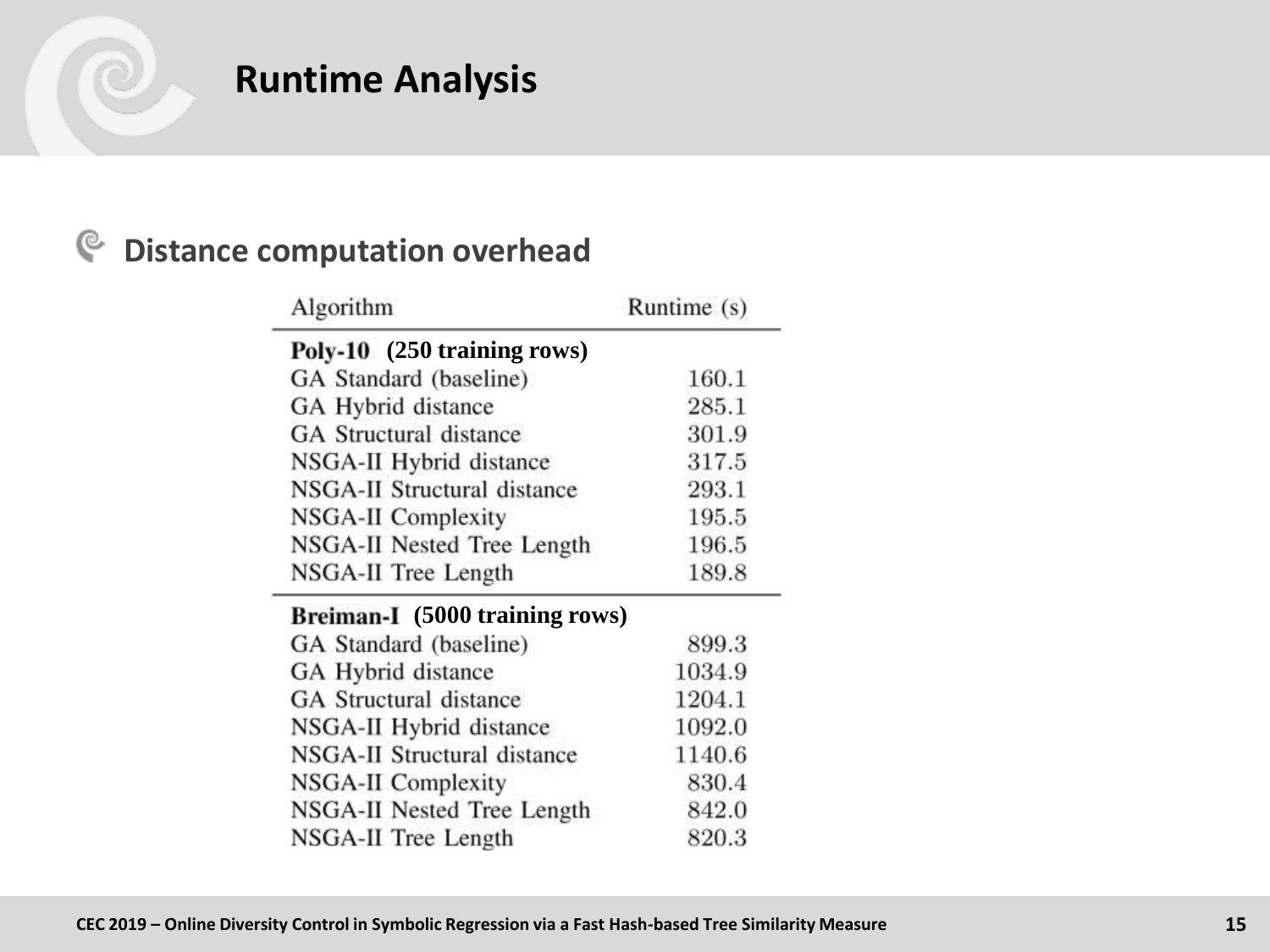

## **Summary**

## **Hash-based tree distance for GP**

- Computationally-efficient
- Semantically-aware
- Hash-value sequences  $\rightarrow$  mining of common patterns and building blocks
- Easy to integrate with other GP flavors or other operators (e.g. Crossover)
- Open-source: <https://dev.heuristiclab.com/>

## **Online diversity control**

- Feasible for large populations
- Proof of concept successfully compares to other GP variants

## **Future research**

- More sophisticated diversity tuning
- Detailed analysis of diversity
- Mining of common subtrees